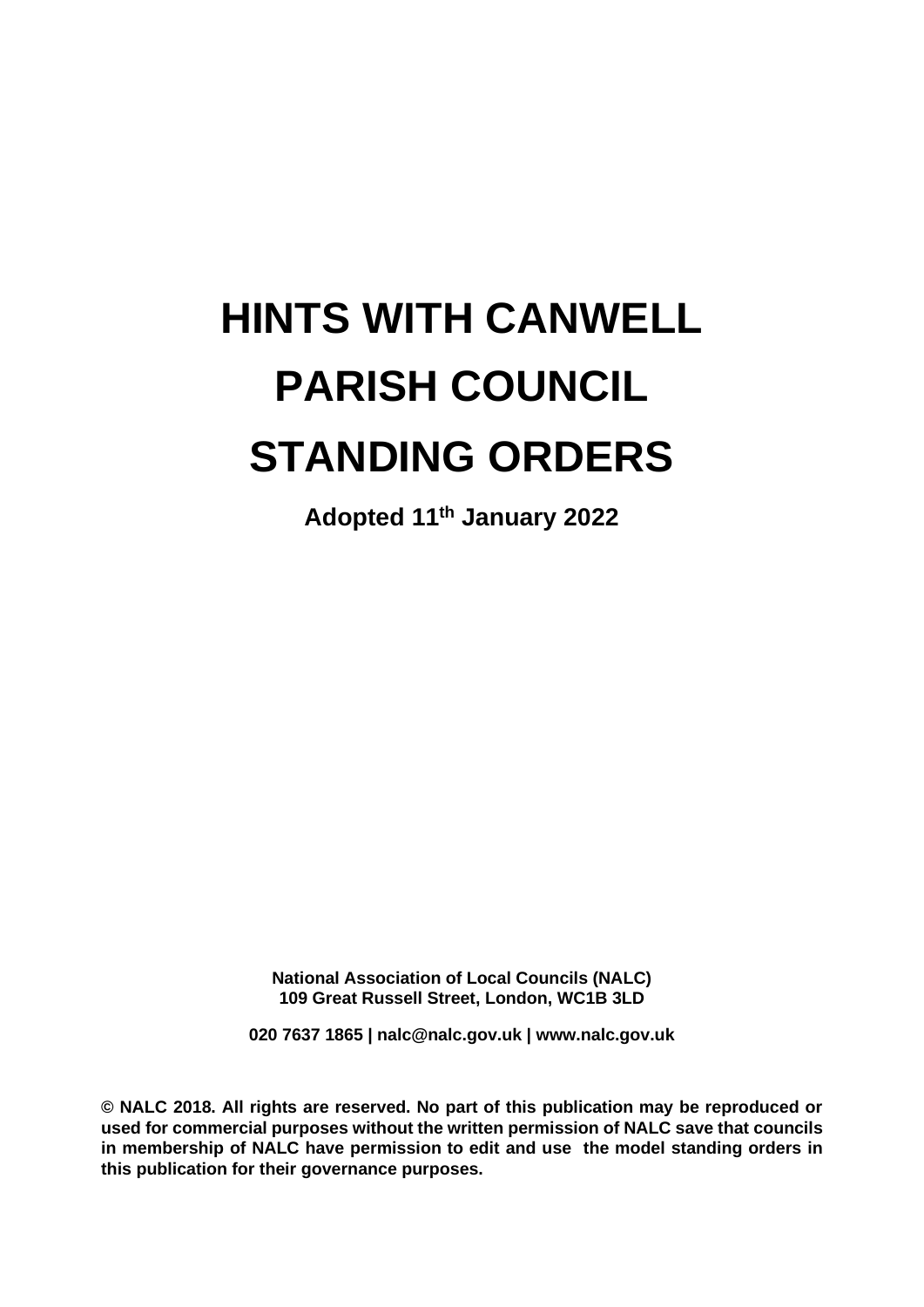*These model standing orders update the National Association of Local Council (NALC) model standing orders contained in "Local Councils Explained" by Meera Tharmarajah (© 2013 NALC). This publication contains new model standing orders which reference new legislation introduced after 2013 when the last model standing orders were published.*

## *HOW TO USE MODEL STANDING ORDERS*

*Standing orders are the written rules of a local council. Standing orders are essential to regulate the proceedings of a meeting. A council may also use standing orders to confirm or refer to various internal organisational and administrative arrangements. The standing orders of a council are not the same as the policies of a council but standing orders may refer to them.* 

*Local councils operate within a wide statutory framework. NALC model standing orders incorporate and reference many statutory requirements to which councils are subject. It is not possible for the model standing orders to contain or reference all the statutory or legal requirements which apply to local councils. For example, it is not practical for model standing orders to document all obligations under data protection legislation. The statutory requirements to which a council is subject apply whether or not they are incorporated in a council's standing orders.*

*The model standing orders do not include model financial regulations. Financial regulations are standing orders to regulate and control the financial affairs and accounting procedures of a local council. The financial regulations, as opposed to the standing orders of a council, include most of the requirements relevant to the council's Responsible Financial Officer. Model financial regulations are available to councils in membership of NALC.*

## *DRAFTING NOTES*

*Model standing orders that are in bold type contain legal and statutory requirements. It is recommended that councils adopt them without changing them or their meaning. Model standing orders not in bold are designed to help councils operate effectively but they do not contain statutory requirements so they may be adopted as drafted or amended to suit a council's needs. It is NALC's view that all model standing orders will generally be suitable for councils.* 

*For convenience, the word "councillor" is used in model standing orders and, unless the context suggests otherwise, includes a non-councillor with or without voting rights.*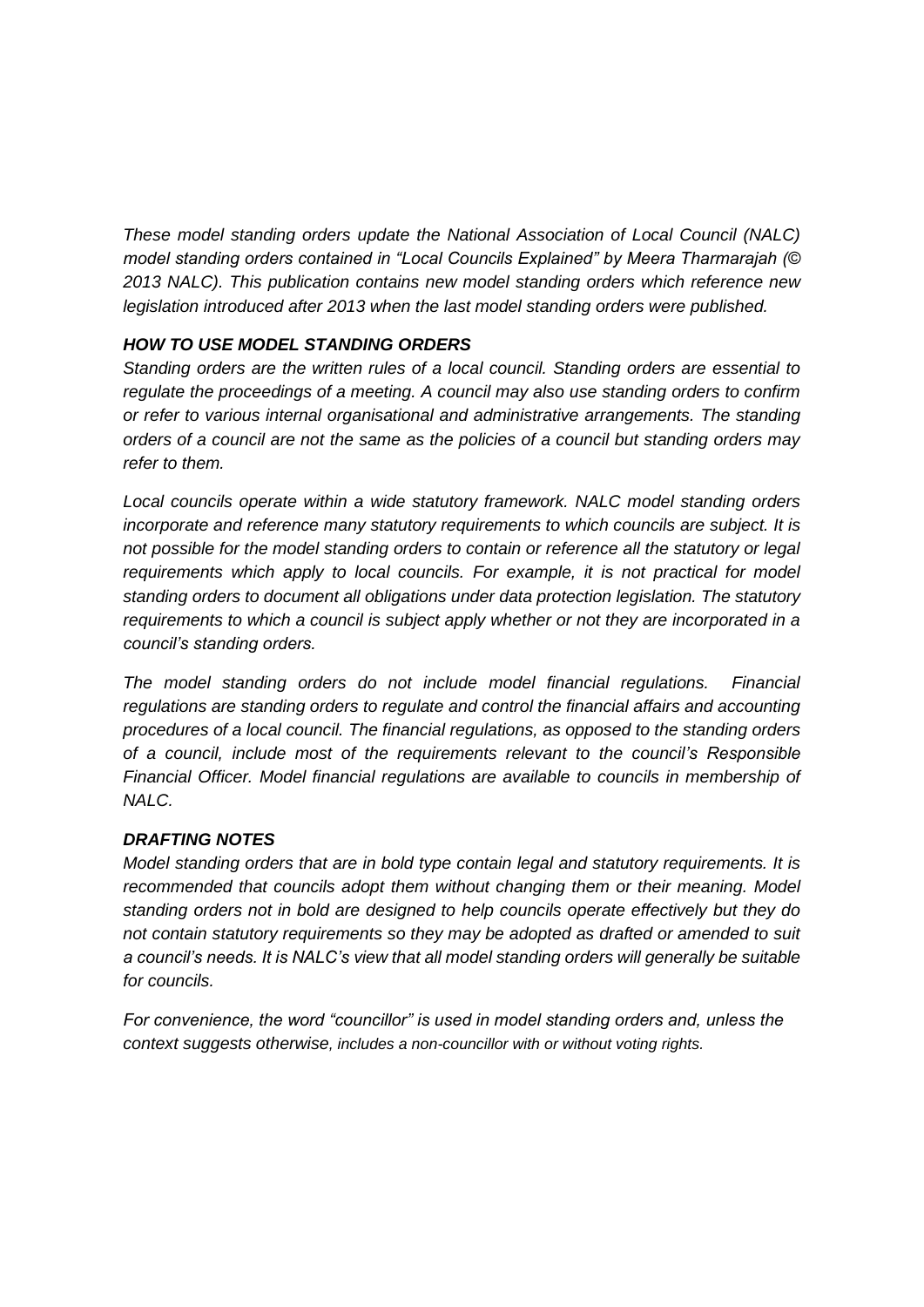## **Contents**

| 1.  | <b>Rules of debate at meetings</b>                                          | $\mathbf{2}$    |
|-----|-----------------------------------------------------------------------------|-----------------|
| 2.  | <b>Disorderly Conduct at Meetings</b>                                       | 3               |
| 3.  | <b>Meetings generally</b>                                                   | 3               |
| 4.  | <b>Committees</b>                                                           | $5\phantom{.0}$ |
| 5.  | <b>Ordinary council meetings</b>                                            | 6               |
| 6.  | <b>Extraordinary meetings of the council</b>                                | $\overline{7}$  |
| 7.  | <b>Previous resolutions</b>                                                 | $\overline{7}$  |
| 8.  | <b>Voting on appointments</b>                                               | $\overline{7}$  |
| 9.  | Motions for a meeting that require notice to be given to the Proper Officer | 8               |
| 10. | Motions at a meeting that do not require written notice                     | 8               |
| 11. | <b>Management of Information</b>                                            | 8               |
| 12. | <b>Draft minutes</b>                                                        | 9               |
| 13. | Code of conduct and dispensations                                           | 9               |
| 14. | <b>Code of conduct complaints</b>                                           | 10              |
| 15. | <b>Proper Officer</b>                                                       | 10              |
| 16. | <b>Responsible Financial Officer</b>                                        | 11              |
| 17. | <b>Accounts and accounting statements</b>                                   | 12              |
| 18. | <b>Financial controls and procurement</b>                                   | 12              |
| 19. | <b>Handling staff matters</b>                                               | 13              |
| 20. | <b>Responsibilities to provide information</b>                              | 13              |
| 21. | Responsibilities under data protection legislation                          | 13              |
| 22. | Relations with the press/media                                              | 14              |
| 23. | <b>Execution of legal deeds</b>                                             | 14              |
| 24. | <b>Communicating with District and County councillors</b>                   | 14              |
| 25. | <b>Restrictions on councillor activities</b>                                | 14              |
| 26. | <b>Standing orders generally</b>                                            | 14              |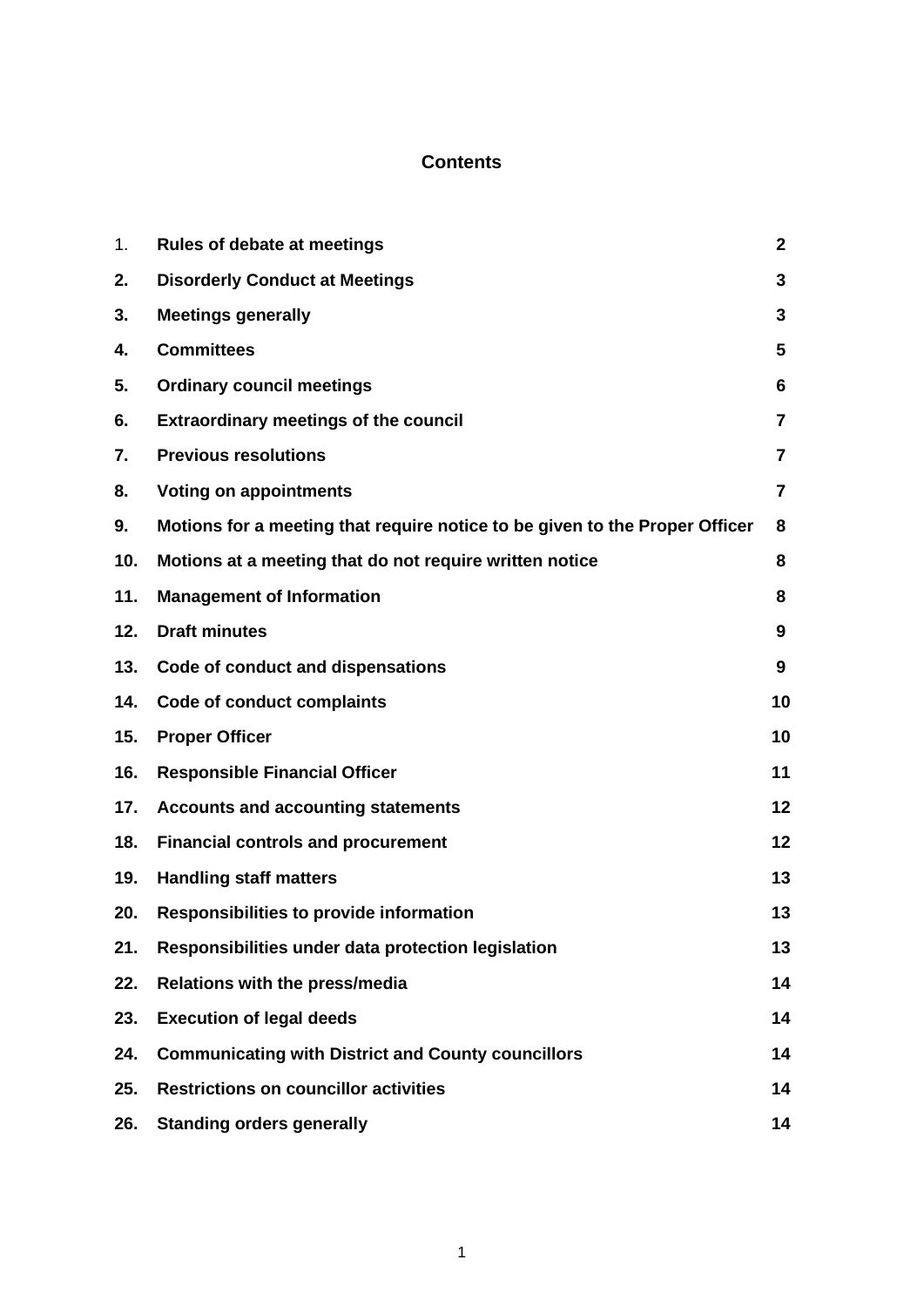#### $\mathbf{1}$ . **RULES OF DEBATE AT MEETINGS**

- a Motions on the agenda shall be considered in the order that they appear unless the order is changed at the discretion of the chairman of the meeting.
- b A motion (including an amendment) shall not be progressed unless it has been moved and seconded.
- c A motion on the agenda that is not moved by its proposer may be treated by the chairman of the meeting as withdrawn.
- d If a motion (including an amendment) has been seconded, it may be withdrawn by the proposer only with the consent of the seconder and the meeting.
- e An amendment is a proposal to remove or add words to a motion. It shall not negate the motion.
- f If an amendment to the original motion is carried, the original motion (as amended) becomes the substantive motion upon which further amendment(s) may be moved.
- g An amendment shall not be considered unless early verbal notice of it is given at the meeting and, if requested by the chairman of the meeting, is expressed in writing to the chairman.
- h A councillor may move an amendment to his own motion if agreed by the meeting. If a motion has already been seconded, the amendment shall be with the consent of the seconder and the meeting.
- i If there is more than one amendment to an original or substantive motion, the amendments shall be moved in the order directed by the chairman of the meeting.
- j Subject to standing order 1(k), only one amendment shall be moved and debated at a time, the order of which shall be directed by the chairman of the meeting.
- k One or more amendments may be discussed together if the chairman of the meeting considers this expedient but each amendment shall be voted upon separately.
- l A councillor may not move more than one amendment to an original or substantive motion.
- m The mover of an amendment has no right of reply at the end of debate on it.
- n Where a series of amendments to an original motion are carried, the mover of the original motion shall have a right of reply either at the end of debate on the first amendment or at the very end of debate on the final substantive motion immediately before it is put to the vote.
- o Unless permitted by the chairman of the meeting, a councillor may speak once in the debate on a motion except:
	- i. to speak on an amendment moved by another councillor;
	- ii. to move or speak on another amendment if the motion has been amended since he last spoke;
	- iii. to make a point of order;
	- iv. to give a personal explanation; or
	- v. to exercise a right of reply.
- p During the debate on a motion, a councillor may interrupt only on a point of order or a personal explanation and the councillor who was interrupted shall stop speaking. A councillor raising a point of order shall identify the standing order which he considers has been breached or specify the other irregularity in the proceedings of the meeting he is concerned by.
- q A point of order shall be decided by the chairman of the meeting and his decision shall be final.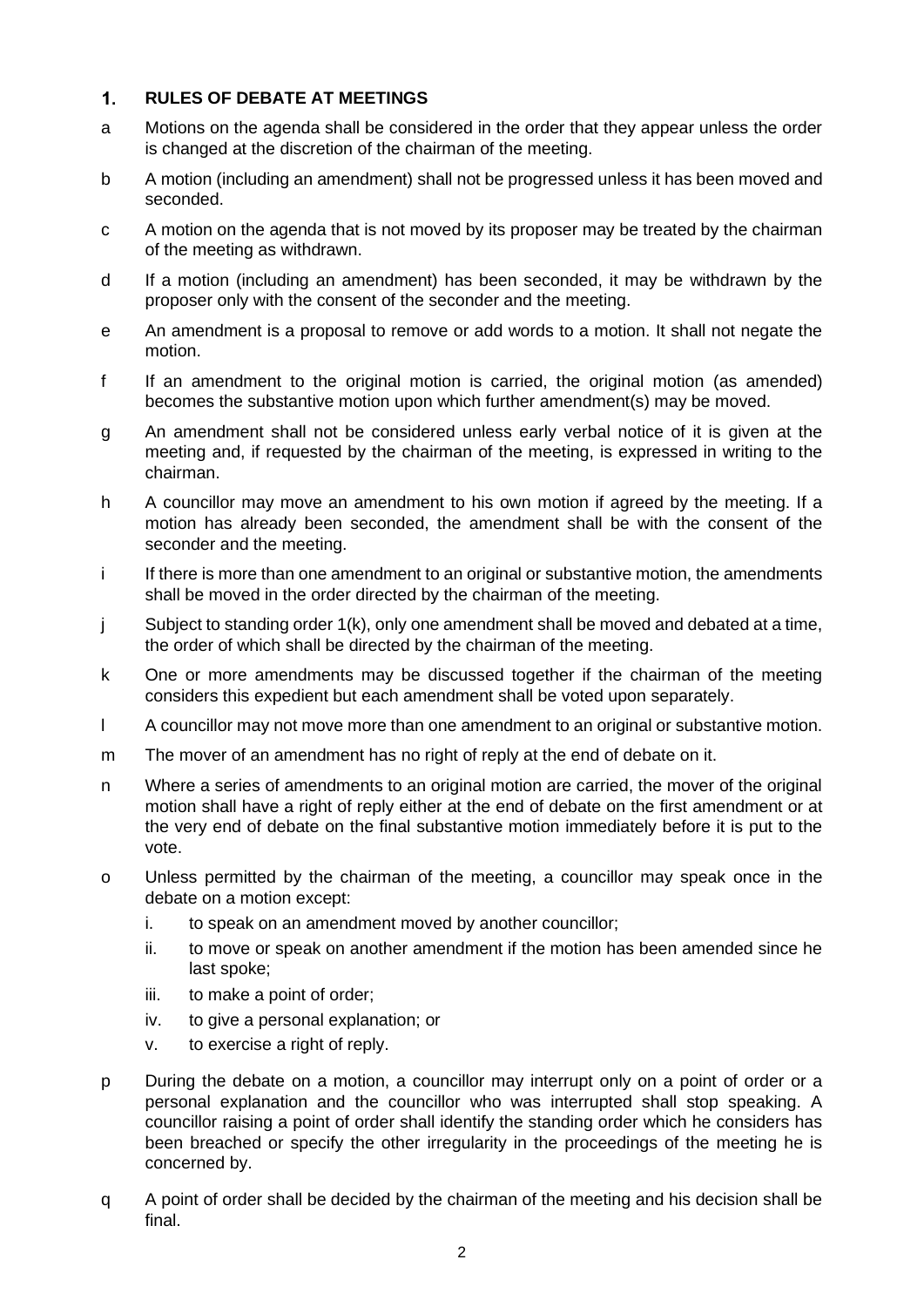- r When a motion is under debate, no other motion shall be moved except:
	- i. to amend the motion;
	- ii. to proceed to the next business;
	- iii. to adjourn the debate;
	- iv. to put the motion to a vote;
	- v. to ask a person to be no longer heard or to leave the meeting;
	- vi. to refer a motion to a committee for consideration;
	- vii. to exclude the public and press;
	- viii. to adjourn the meeting; or
	- ix. to suspend particular standing order(s) excepting those which reflect mandatory statutory or legal requirements.
- s Before an original or substantive motion is put to the vote, the chairman of the meeting shall be satisfied that the motion has been sufficiently debated and that the mover of the motion under debate has exercised or waived his right of reply.
- t Excluding motions moved under standing order 1(r), the contributions or speeches by a councillor shall relate only to the motion under discussion and shall not exceed 5 minutes without the consent of the chairman of the meeting.

#### $2<sub>1</sub>$ **DISORDERLY CONDUCT AT MEETINGS**

- a No person shall obstruct the transaction of business at a meeting or behave offensively or improperly. If this standing order is ignored, the chairman of the meeting shall request such person(s) to moderate or improve their conduct.
- b If person(s) disregard the request of the chairman of the meeting to moderate or improve their conduct, any councillor or the chairman of the meeting may move that the person be no longer heard or be excluded from the meeting. The motion, if seconded, shall be put to the vote without discussion.
- c If a resolution made under standing order 2(b) is ignored, the chairman of the meeting may take further reasonable steps to restore order or to progress the meeting. This may include temporarily suspending or closing the meeting.

#### $\overline{3}$ **MEETINGS GENERALLY**

**Full Council meetings** Committee meetings **•** 

- a **Meetings shall not take place in premises which at the time of the meeting are used for the supply of alcohol, unless no other premises are available free of charge or at a reasonable cost.**
- b **The minimum three clear days for notice of a meeting does not include the day on which notice was issued, the day of the meeting, a Sunday, a day of the Christmas break, a day of the Easter break or of a bank holiday or a day appointed for public thanksgiving or mourning.**
- c **The minimum three clear days' public notice for a meeting does not include the day on which the notice was issued or the day of the meeting unless the meeting is convened at shorter notice**
- ● d **Meetings shall be open to the public unless their presence is prejudicial to the public interest by reason of the confidential nature of the business to be transacted or for other special reasons. The public's exclusion from part or all of a meeting shall be by a resolution which shall give reasons for the public's exclusion.**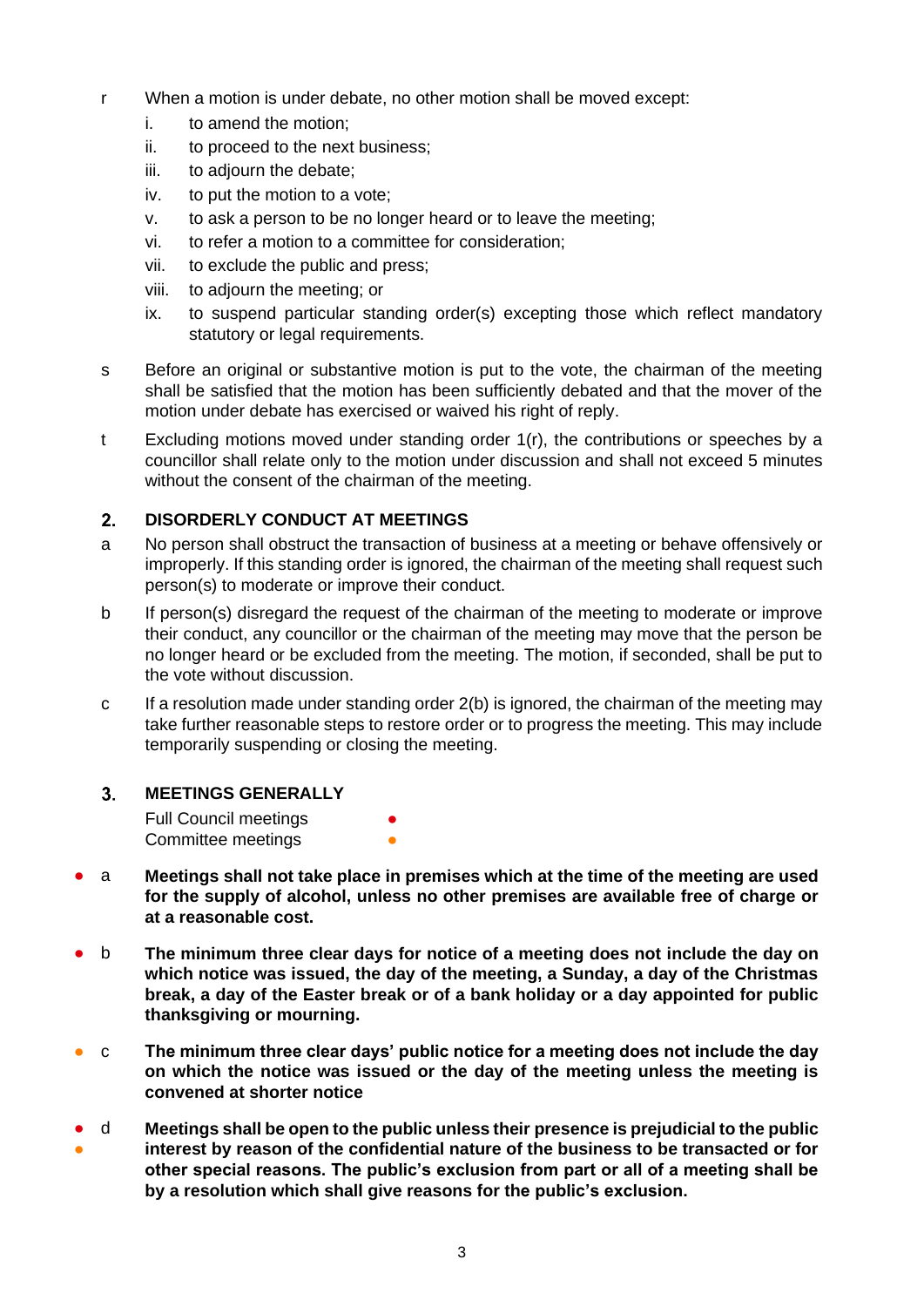- e Members of the public may make representations, answer questions and give evidence at a meeting which they are entitled to attend in respect of the business on the agenda.
- f The period of time designated for public participation at a meeting in accordance with standing order 3(e) shall not exceed 15 minutes unless directed by the chairman of the meeting.
- g Subject to standing order 3(f), a member of the public shall not speak for more than 5 minutes.
- h In accordance with standing order 3(e), a question shall not require a response at the meeting nor start a debate on the question. The chairman of the meeting may direct that a written or oral response be given.
- i A person shall raise his hand when requesting to speak.
- j A person who speaks at a meeting shall direct his comments to the chairman of the meeting.
- k Only one person is permitted to speak at a time. If more than one person wants to speak, the chairman of the meeting shall direct the order of speaking.
- ● l **Subject to standing order 3(m), a person who attends a meeting is permitted to report on the meeting whilst the meeting is open to the public. To "report" means to film, photograph, make an audio recording of meeting proceedings, use any other means for enabling persons not present to see or hear the meeting as it takes place or later or to report or to provide oral or written commentary about the meeting so that the report or commentary is available as the meeting takes place or later to persons not present.**
- ● m **A person present at a meeting may not provide an oral report or oral commentary about a meeting as it takes place without permission.**
- ● n **The press shall be provided with reasonable facilities for the taking of their report of all or part of a meeting at which they are entitled to be present.**
- o **Subject to standing orders which indicate otherwise, anything authorised or required to be done by, to or before the Chairman of the Council may in his absence be done by, to or before the Vice-Chairman of the Council.**
- p **The Chairman of the Council, if present, shall preside at a meeting. If the Chairman is absent from a meeting, the Vice-Chairman of the Council if present, shall preside. If both the Chairman and the Vice-Chairman are absent from a meeting, a councillor as chosen by the councillors present at the meeting shall preside at the meeting.**
- ● q **Subject to a meeting being quorate, all questions at a meeting shall be decided by a majority of the councillors and non-councillors with voting rights present and voting.**
- r **The chairman of a meeting may give an original vote on any matter put to the vote,**
- **and in the case of an equality of votes may exercise his casting vote whether or not he gave an original vote.** *See standing orders 5(h) and (i) for the different rules that apply in the election of the Chairman of the Council at the annual meeting of the Council.*
- s **Unless standing orders provide otherwise, voting on a question shall be by a show of hands. At the request of a councillor, the voting on any question shall be recorded so as to show whether each councillor present and voting gave his vote for or against that question.** Such a request shall be made before moving on to the next item of business on the agenda.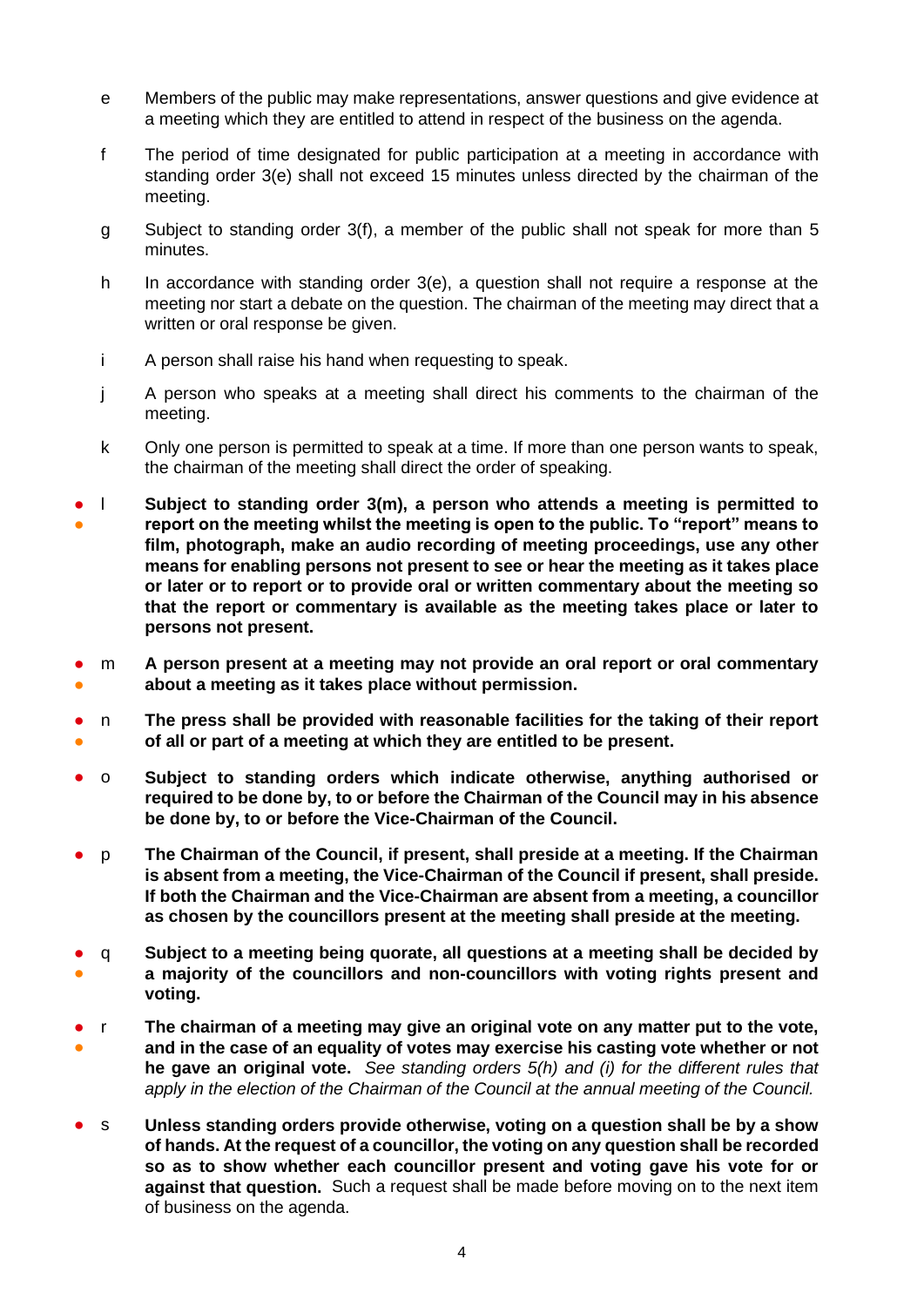- t The minutes of a meeting shall include an accurate record of the following:
	- i. the time and place of the meeting;
	- ii. the names of councillors who are present and the names of councillors who are absent;
	- iii. interests that have been declared by councillors and non-councillors with voting rights;
	- iv. the grant of dispensations (if any) to councillors and non-councillors with voting rights;
	- v. whether a councillor or non-councillor with voting rights left the meeting when matters that they held interests in were being considered;
	- vi. if there was a public participation session; and
	- vii. the resolutions made.
- ● u **A councillor or a non-councillor with voting rights who has a disclosable pecuniary interest or another interest as set out in the Council's code of conduct in a matter being considered at a meeting is subject to statutory limitations or restrictions under the code on his right to participate and vote on that matter.**
- v **No business may be transacted at a meeting unless at least one-third of the whole number of members of the Council are present and in no case shall the quorum of a meeting be less than three.**

*See standing order 4d(vii) for the quorum of a committee meeting.* 

- ● w **If a meeting is or becomes inquorate no business shall be transacted** and the meeting shall be closed. The business on the agenda for the meeting shall be adjourned to another meeting.
	- x A meeting shall not exceed a period of 2½ hours.

#### $\overline{\mathbf{A}}$ **COMMITTEES**

- a **Unless the Council determines otherwise, a committee may appoint a sub-committee whose terms of reference and members shall be determined by the committee.**
- b **The members of a committee may include non-councillors unless it is a committee which regulates and controls the finances of the Council.**
- c **Unless the Council determines otherwise, all the members of an advisory committee may be non-councillors.**
- d The Council may appoint standing committees or other committees as may be necessary, and:
	- i. shall determine their terms of reference;
	- ii. shall determine the number and time of the ordinary meetings of a standing committee up until the date of the next annual meeting of the Council;
	- iii. shall permit a committee, other than in respect of the ordinary meetings of a committee, to determine the number and time of its meetings;
	- iv. shall, subject to standing orders 4(b) and (c), appoint and determine the terms of office of members of such a committee;
	- v. shall, after it has appointed the members of a standing committee, appoint the chairman of the standing committee;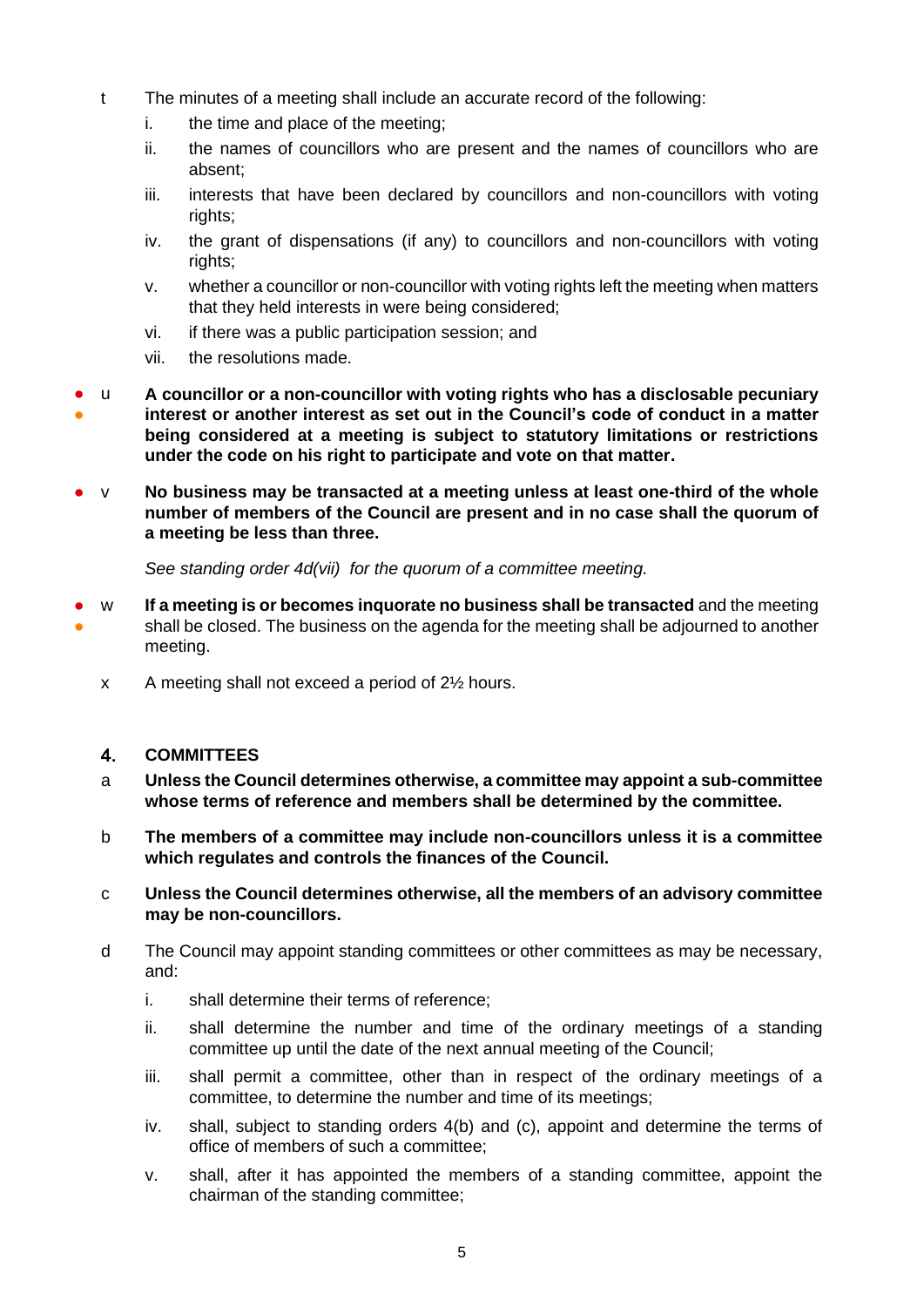- vi. shall permit a committee other than a standing committee, to appoint its own chairman at the first meeting of the committee;
- vii. shall determine the place, notice requirements and quorum for a meeting of a committee which shall be no less than three;
- viii. shall determine if the public may participate at a meeting of a committee;
- ix. may dissolve a committee.

#### $5<sub>1</sub>$ **ORDINARY COUNCIL MEETINGS**

- a **In an election year, the annual meeting of the Council shall be held on or within 14 days following the day on which the councillors elected take office.**
- b **In a year which is not an election year, the annual meeting of the Council shall be held on such day in May as the Council decides.**
- c **If no other time is fixed, the annual meeting of the Council shall take place at 6pm.**
- d **In addition to the annual meeting of the Council, at least three other ordinary meetings shall be held in each year on such dates and times as the Council decides.**
- e **The first business conducted at the annual meeting of the Council shall be the election of the Chairman and Vice-Chairman of the Council.**
- f **The Chairman of the Council, unless he has resigned or becomes disqualified, shall continue in office and preside at the annual meeting until his successor is elected at the next annual meeting of the Council.**
- g **The Vice-Chairman of the Council, unless he resigns or becomes disqualified, shall hold office until immediately after the election of the Chairman of the Council at the next annual meeting of the Council.**
- h **In an election year, if the current Chairman of the Council has not been re-elected as a member of the Council, he shall preside at the annual meeting until a successor Chairman of the Council has been elected. The current Chairman of the Council shall not have an original vote in respect of the election of the new Chairman of the Council but shall give a casting vote in the case of an equality of votes.**
- i **In an election year, if the current Chairman of the Council has been re-elected as a member of the Council, he shall preside at the annual meeting until a new Chairman of the Council has been elected. He may exercise an original vote in respect of the election of the new Chairman of the Council and shall give a casting vote in the case of an equality of votes.**
- j Following the election of the Chairman of the Council and Vice-Chairman of the Council at the annual meeting, the business shall include:
	- i. **In an election year, delivery by the Chairman of the Council and councillors of their acceptance of office forms unless the Council resolves for this to be done at a later date. In a year which is not an election year, delivery by the Chairman of the Council of his acceptance of office form unless the Council resolves for this to be done at a later date;**
	- ii. Confirmation of the accuracy of the minutes of the last meeting of the Council;
	- iii. Receipt of the minutes of the last meeting of a committee;
	- iv. Consideration of the recommendations made by a committee;
	- v. Review of delegation arrangements to committees, staff and other local authorities;
	- vi. Appointment of members to existing committees;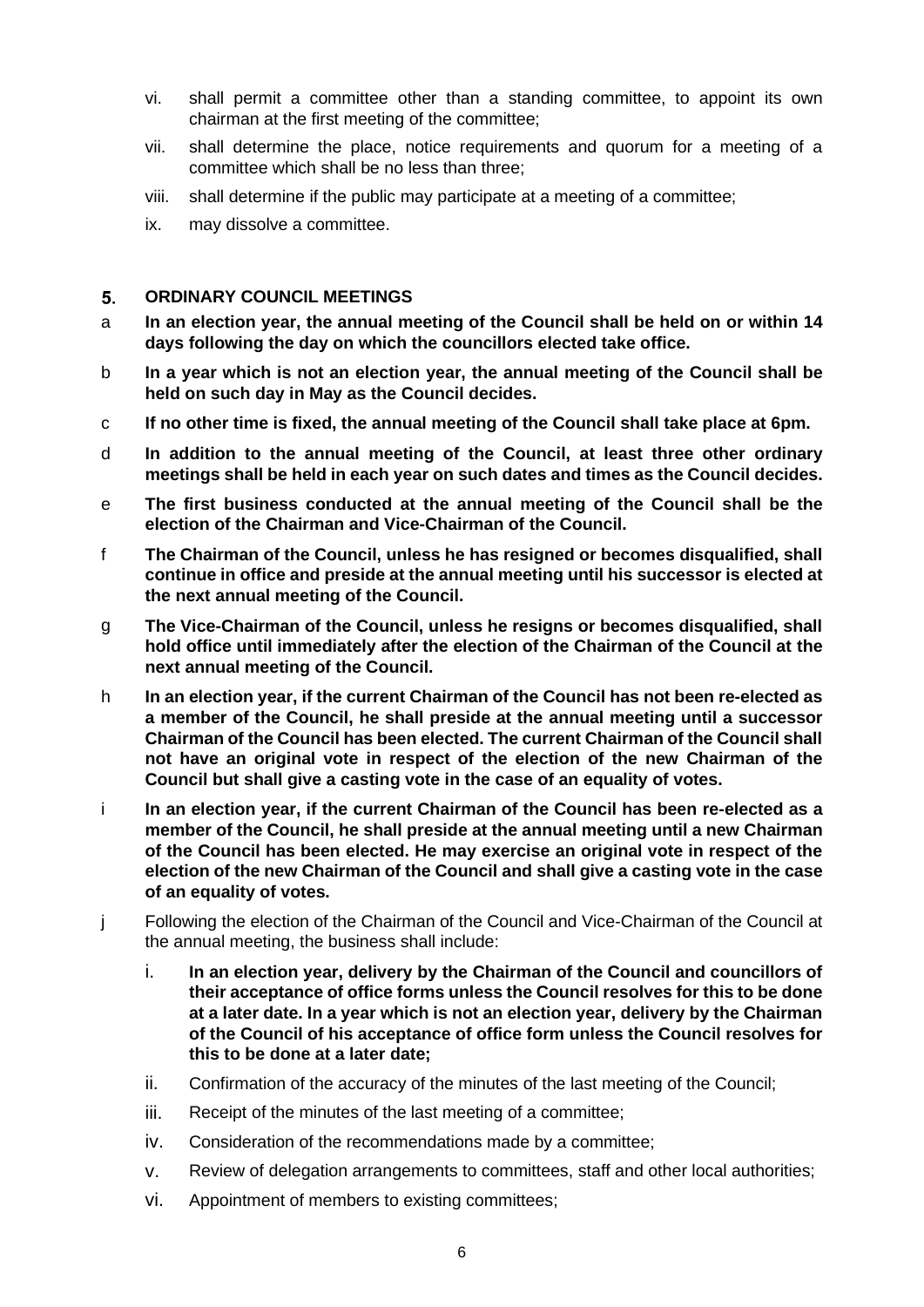- vii. Appointment of any new committees in accordance with standing order 4;
- viii. Review and adoption of appropriate standing orders and financial regulations;
- ix. Review of arrangements (including legal agreements) with other local authorities, notfor-profit bodies and businesses.
- x. Review of representation on or work with external bodies and arrangements for reporting back;
- xi. In an election year, to make arrangements with a view to the Council becoming eligible to exercise the general power of competence in the future;
- xii. Review of inventory of land and other assets including buildings and office equipment;
- xiii. Confirmation of arrangements for insurance cover in respect of all insurable risks;
- xiv. Review of the Council's and/or staff subscriptions to other bodies;
- xv. Review of the Council's employment policies and procedures;
- xvi. Review of the Council's expenditure incurred under s.137 of the Local Government Act 1972 or the general power of competence.

#### **EXTRAORDINARY MEETINGS OF THE COUNCIL AND COMMITTEES** 6.

- a **The Chairman of the Council may convene an extraordinary meeting of the Council at any time.**
- b **If the Chairman of the Council does not call an extraordinary meeting of the Council within seven days of having been requested in writing to do so by two councillors, any two councillors may convene an extraordinary meeting of the Council. The public notice giving the time, place and agenda for such a meeting shall be signed by the two councillors.**
- c The chairman of a committee may convene an extraordinary meeting of the committee at any time.
- d If the chairman of a committee does not call an extraordinary meeting within 7 days of having been requested to do so by 2 members of the committee any 2 members of the committee may convene an extraordinary meeting of the committee.

#### $7<sub>1</sub>$ **PREVIOUS RESOLUTIONS**

- a A resolution shall not be reversed within six months except either by a special motion, which requires written notice by at least 2 councillors to be given to the Proper Officer in accordance with standing order 9, or by a motion moved in pursuance of the recommendation of a committee.
- b When a motion moved pursuant to standing order 7(a) has been disposed of, no similar motion may be moved for a further six months.

#### $8<sub>-</sub>$ **VOTING ON APPOINTMENTS**

Where more than two persons have been nominated for a position to be filled by the Council and none of those persons has received an absolute majority of votes in their favour, the name of the person having the least number of votes shall be struck off the list and a fresh vote taken. This process shall continue until a majority of votes is given in favour of one person. A tie in votes may be settled by the casting vote exercisable by the chairman of the meeting.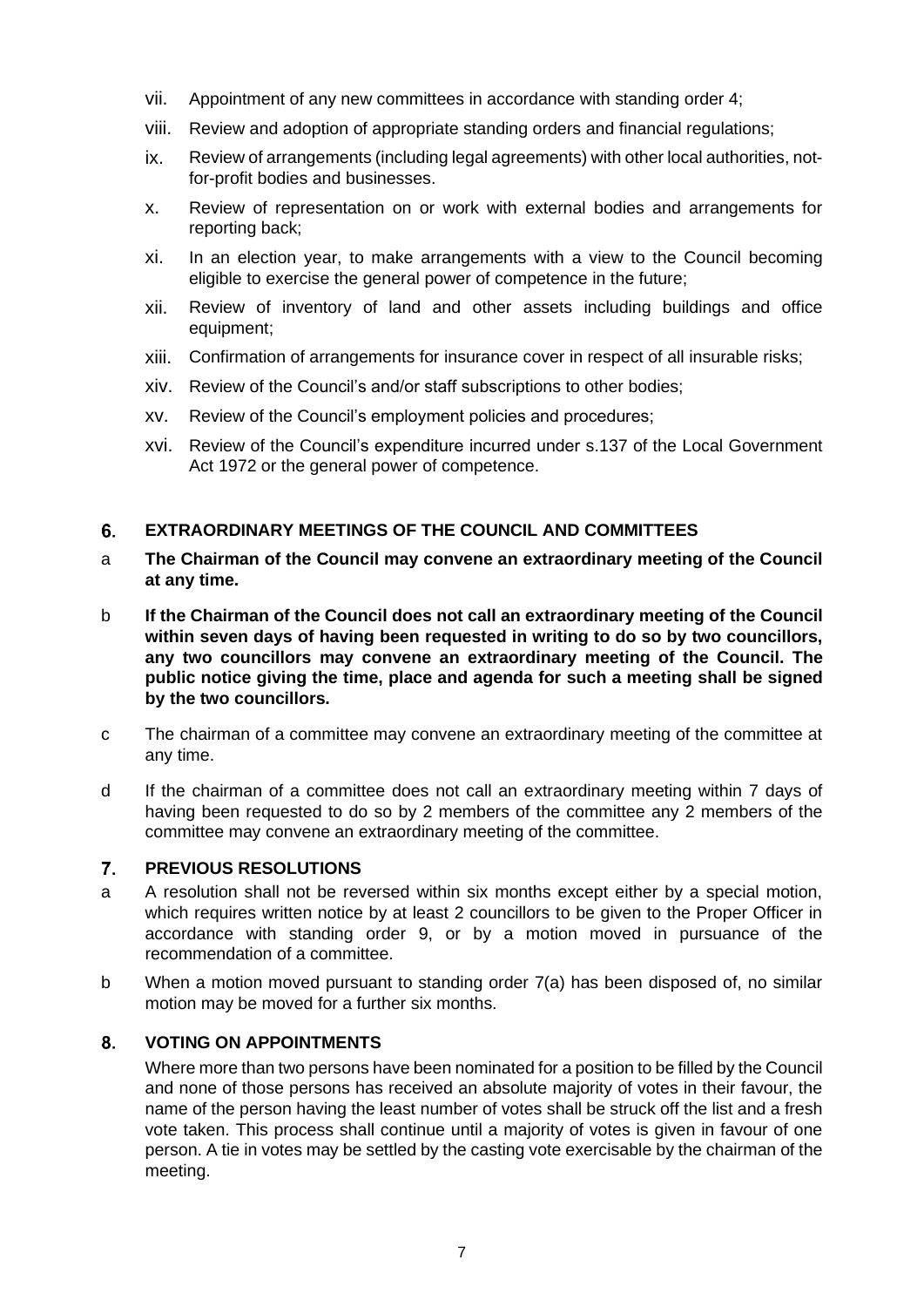### **MOTIONS FOR A MEETING THAT REQUIRE WRITTEN NOTICE TO BE GIVEN TO THE**   $9<sub>1</sub>$ **PROPER OFFICER**

- a A motion shall relate to the responsibilities of the meeting for which it is tabled and in any event shall relate to the performance of the Council's statutory functions, powers and obligations or an issue which specifically affects the Council's area or its residents.
- b No motion may be moved at a meeting unless it is on the agenda and the mover has given written notice of its wording to the Proper Officer at least 7 clear days before the meeting. Clear days do not include the day of the notice or the day of the meeting.
- c The Proper Officer may, before including a motion on the agenda received in accordance with standing order 9(b), correct obvious grammatical or typographical errors in the wording of the motion.
- d If the wording or subject of a proposed motion is considered improper, the Proper Officer shall consult with the chairman of the forthcoming meeting or, as the case may be, the councillors who have convened the meeting, to consider whether the motion shall be included in the agenda or rejected.
- e The decision of the Proper Officer as to whether or not to include the motion on the agenda shall be final.
- f Motions received shall be recorded and numbered in the order that they are received.
- g Motions rejected shall be recorded with an explanation by the Proper Officer of the reason for rejection.

#### $10.$ **MOTIONS AT A MEETING THAT DO NOT REQUIRE WRITTEN NOTICE**

- a The following motions may be moved at a meeting without written notice to the Proper Officer:
	- i. to correct an inaccuracy in the draft minutes of a meeting;
	- ii. to move to a vote;
	- iii. to defer consideration of a motion;
	- iv. to refer a motion to a particular committee;
	- v. to appoint a person to preside at a meeting;
	- vi. to change the order of business on the agenda;
	- vii. to proceed to the next business on the agenda;
	- viii. to require a written report;
	- ix. to appoint a committee and their members;
	- x. to extend the time limits for speaking;
	- xi. to exclude the press and public from a meeting in respect of confidential or other information which is prejudicial to the public interest;
	- xii. to not hear further from a councillor or a member of the public;
	- xiii. to exclude a councillor or member of the public for disorderly conduct;
	- xiv. to temporarily suspend the meeting;
	- xv. to suspend a particular standing order (unless it reflects mandatory statutory or legal requirements);
	- xvi. to adjourn the meeting; or
	- xvii. to close the meeting.

#### **MANAGEMENT OF INFORMATION** *See also standing order 20.*  $11.$

a **The Council shall have in place and keep under review, technical and organisational measures to keep secure information (including personal data) which it holds in paper and electronic form. Such arrangements shall include deciding who has access to personal data and encryption of personal data.**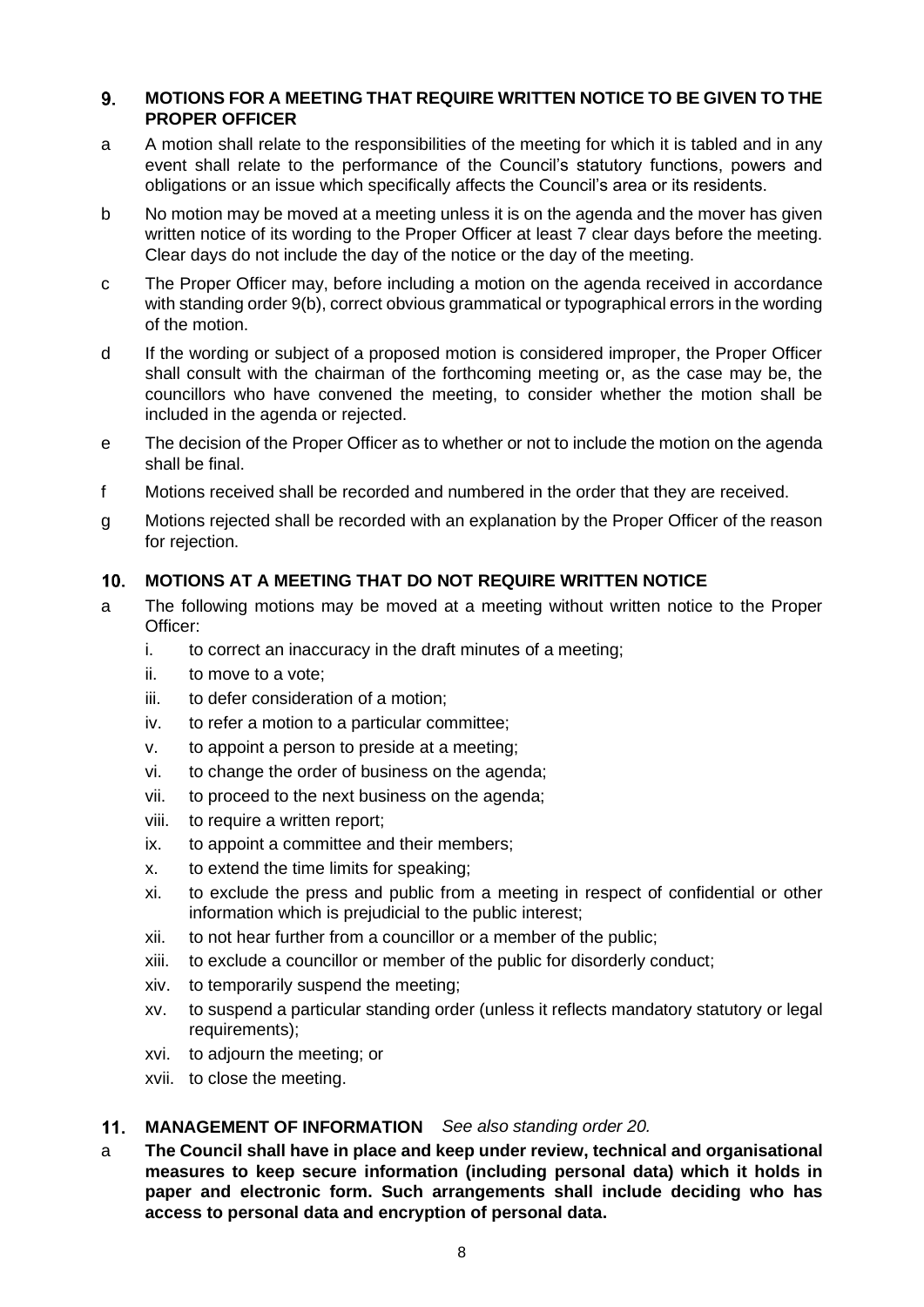- b **The Council shall have in place, and keep under review, policies for the retention and safe destruction of all information (including personal data) which it holds in paper and electronic form. The Council's retention policy shall confirm the period for which information (including personal data) shall be retained or if this is not possible the criteria used to determine that period (e.g. the Limitation Act 1980).**
- c **The agenda, papers that support the agenda and the minutes of a meeting shall not disclose or otherwise undermine confidential information or personal data without legal justification.**
- d **Councillors, staff, the Council's contractors and agents shall not disclose confidential information or personal data without legal justification.**

## 12. **DRAFT MINUTES**

- Full Council meetings Committee meetings
- a If the draft minutes of a preceding meeting have been served on councillors with the agenda to attend the meeting at which they are due to be approved for accuracy, they shall be taken as read.
- b There shall be no discussion about the draft minutes of a preceding meeting except in relation to their accuracy. A motion to correct an inaccuracy in the draft minutes shall be moved in accordance with standing order 10(a)(i).
- c The accuracy of draft minutes, including any amendment(s) made to them, shall be confirmed by resolution and shall be signed by the chairman of the meeting and stand as an accurate record of the meeting to which the minutes relate.
- d If the chairman of the meeting does not consider the minutes to be an accurate record of the meeting to which they relate, he shall sign the minutes and include a paragraph in the following terms or to the same effect:

*"The chairman of this meeting does not believe that the minutes of the meeting of the ( ) held on [date] in respect of ( ) were a correct record but his view was not upheld by the meeting and the minutes are confirmed as an accurate record of the proceedings."*

- ● e **If the Council's gross annual income or expenditure (whichever is higher) does not exceed £25,000, it shall publish draft minutes on a website which is publicly accessible and free of charge not later than one month after the meeting has taken place.**
	- f Subject to the publication of draft minutes in accordance with standing order 12(e) and standing order 20(a) and following a resolution which confirms the accuracy of the minutes of a meeting, the draft minutes or recordings of the meeting for which approved minutes exist shall be destroyed.

#### $13.$ **CODE OF CONDUCT AND DISPENSATIONS** *See also standing order 3(u).*

- a All councillors and non-councillors with voting rights shall observe the code of conduct adopted by the Council.
- b Unless he has been granted a dispensation, a councillor or non-councillor with voting rights shall withdraw from a meeting when it is considering a matter in which he has a disclosable pecuniary interest. He may return to the meeting after it has considered the matter in which he had the interest.
- c Unless he has been granted a dispensation, a councillor or non-councillor with voting rights shall withdraw from a meeting when it is considering a matter in which he has another interest if so required by the Council's code of conduct. He may return to the meeting after it has considered the matter in which he had the interest.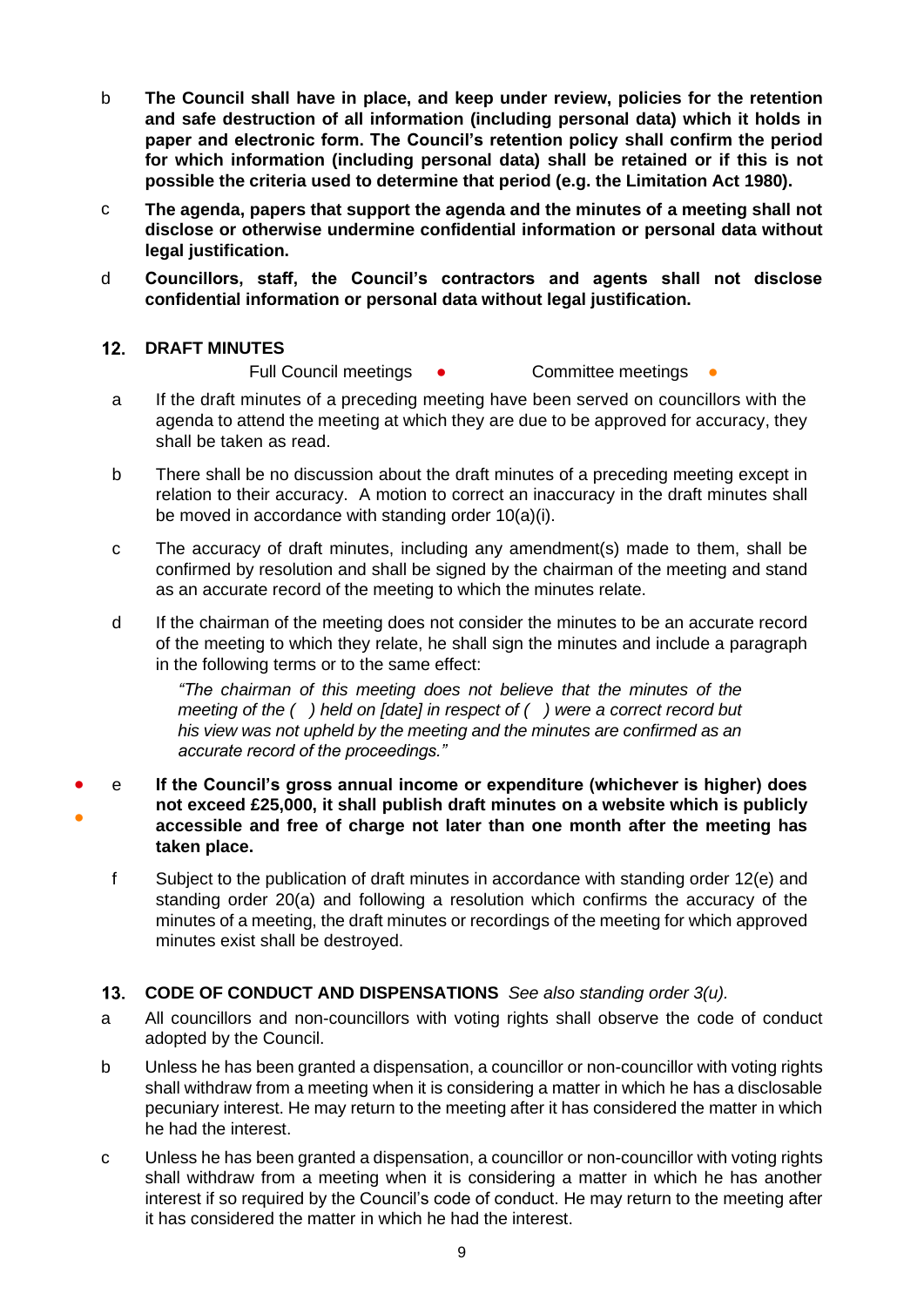- d **Dispensation requests shall be in writing and submitted to the Proper Officer** as soon as possible before the meeting, or failing that, at the start of the meeting for which the dispensation is required.
- e A decision as to whether to grant a dispensation shall be made by a meeting of the Council, or committee for which the dispensation is required and that decision is final.
- f A dispensation request shall confirm:
	- i. the description and the nature of the disclosable pecuniary interest or other interest to which the request for the dispensation relates;
	- ii. whether the dispensation is required to participate at a meeting in a discussion only or a discussion and a vote;
	- iii. the date of the meeting or the period (not exceeding four years) for which the dispensation is sought; and
	- iv. an explanation as to why the dispensation is sought.
- g Subject to standing orders 13(d) and (f), a dispensation request shall be considered at the beginning of the meeting of the Council, or committee for which the dispensation is required.
- **h A dispensation may be granted in accordance with standing order 13(e) if having regard to all relevant circumstances any of the following apply:**
	- **i. without the dispensation the number of persons prohibited from participating in the particular business would be so great a proportion of the meeting transacting the business as to impede the transaction of the business;**
	- **ii. granting the dispensation is in the interests of persons living in the Council's area; or**
	- **iii. it is otherwise appropriate to grant a dispensation.**

#### $14.$ **CODE OF CONDUCT COMPLAINTS**

- a Upon notification by the District Council that it is dealing with a complaint that a councillor or non-councillor with voting rights has breached the Council's code of conduct, the Proper Officer shall, subject to standing order 11, report this to the Council.
- b Where the notification in standing order 14(a) relates to a complaint made by the Proper Officer, the Proper Officer shall notify the Chairman of Council of this fact, and the Chairman shall nominate another staff member to assume the duties of the Proper Officer in relation to the complaint until it has been determined and the Council has agreed what action, if any, to take in accordance with standing order 14(d).
- c The Council may:
	- i. provide information or evidence where such disclosure is necessary to investigate the complaint or is a legal requirement;
	- ii. seek information relevant to the complaint from the person or body with statutory responsibility for investigation of the matter;
- d **Upon notification by the District Council that a councillor or non-councillor with voting rights has breached the Council's code of conduct, the Council shall consider what, if any, action to take against him. Such action excludes disqualification or suspension from office.**

## **PROPER OFFICER**

a The Proper Officer shall be either (i) the clerk or (ii) other staff member(s) nominated by the Council to undertake the work of the Proper Officer when the Proper Officer is absent.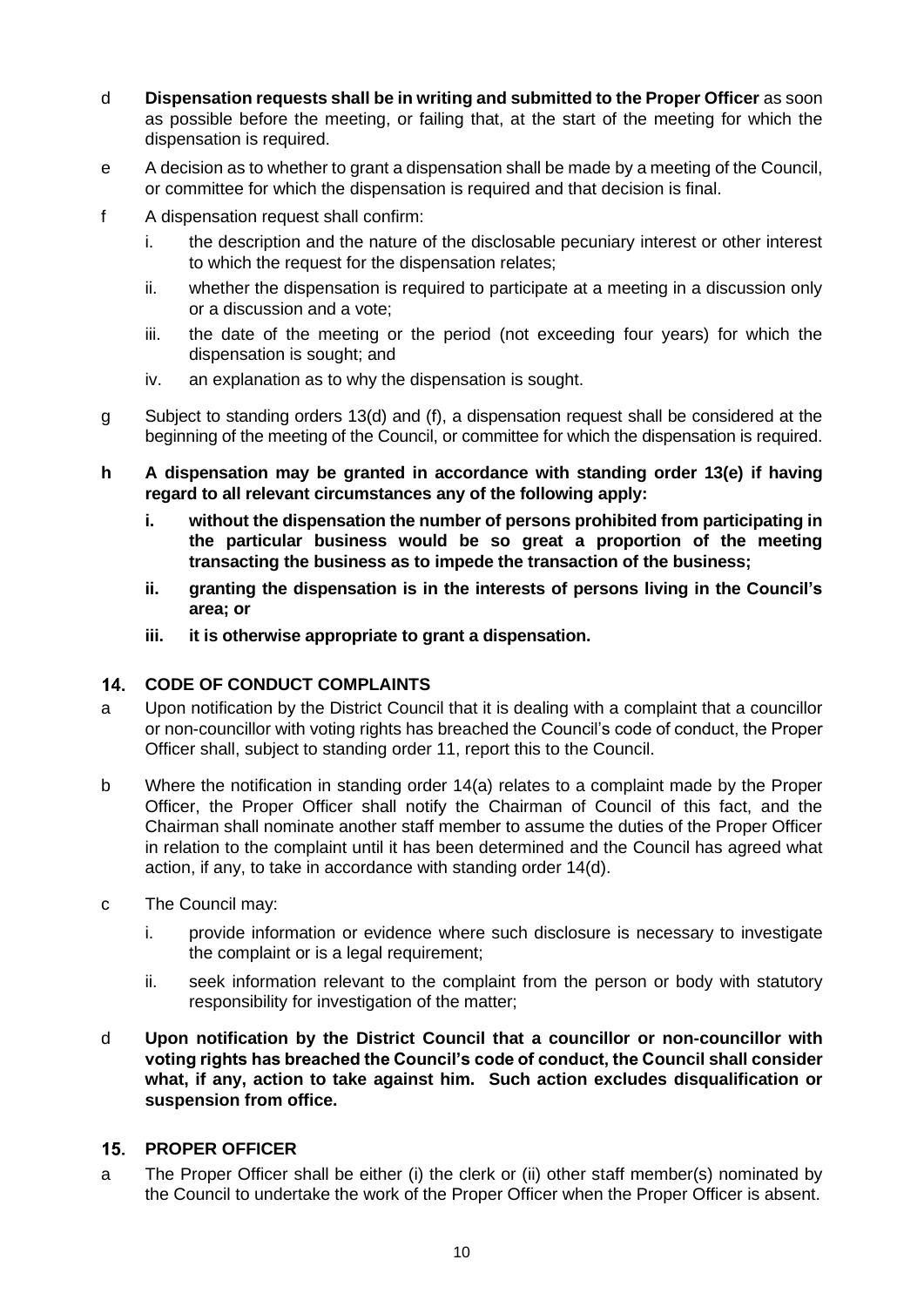- b The Proper Officer shall:
	- i. **at least three clear days before a meeting of the council, or a committee,**
		- **serve on councillors by delivery or post at their residences or by email authenticated in such manner as the Proper Officer thinks fit, a signed summons confirming the time, place and the agenda (provided the councillor has consented to service by email), and**
		- **Provide, in a conspicuous place, public notice of the time, place and agenda (provided that the public notice with agenda of an extraordinary meeting of the Council convened by councillors is signed by them).**

*See standing order 3(b) for the meaning of clear days for a meeting of a full council and standing order 3(c) for the meaning of clear days for a meeting of a committee;*

- ii. subject to standing order 9, include on the agenda all motions in the order received unless a councillor has given written notice confirming his withdrawal of it;
- iii. **convene a meeting of the Council for the election of a new Chairman of the Council, occasioned by a casual vacancy in his office;**
- iv. **facilitate inspection of the minute book by local government electors;**
- v. **receive and retain copies of byelaws made by other local authorities;**
- vi. hold acceptance of office forms from councillors;
- vii. hold a copy of every councillor's register of interests;
- viii. assist with responding to requests made under freedom of information legislation and rights exercisable under data protection legislation, in accordance with the Council's relevant policies and procedures;
- ix. liaise, as appropriate, with the Council's Data Protection Officer;
- x. receive and send general correspondence and notices on behalf of the Council except where there is a resolution to the contrary;
- xi. assist in the organisation of, storage of, access to, security of and destruction of information held by the Council in paper and electronic form subject to the requirements of data protection and freedom of information legislation and other legitimate requirements (e.g. the Limitation Act 1980);
- xii. arrange for legal deeds to be executed; (*see also standing order 23);*
- xiii. arrange or manage the prompt authorisation, approval, and instruction regarding any payments to be made by the Council in accordance with its financial regulations;
- xiv. record every planning application notified to the Council and the Council's response to the local planning authority;
- *xv.* manage access to information about the Council via the publication scheme.

#### **RESPONSIBLE FINANCIAL OFFICER**   $16.$

a The Council shall appoint appropriate staff member(s) to undertake the work of the Responsible Financial Officer when the Responsible Financial Officer is absent.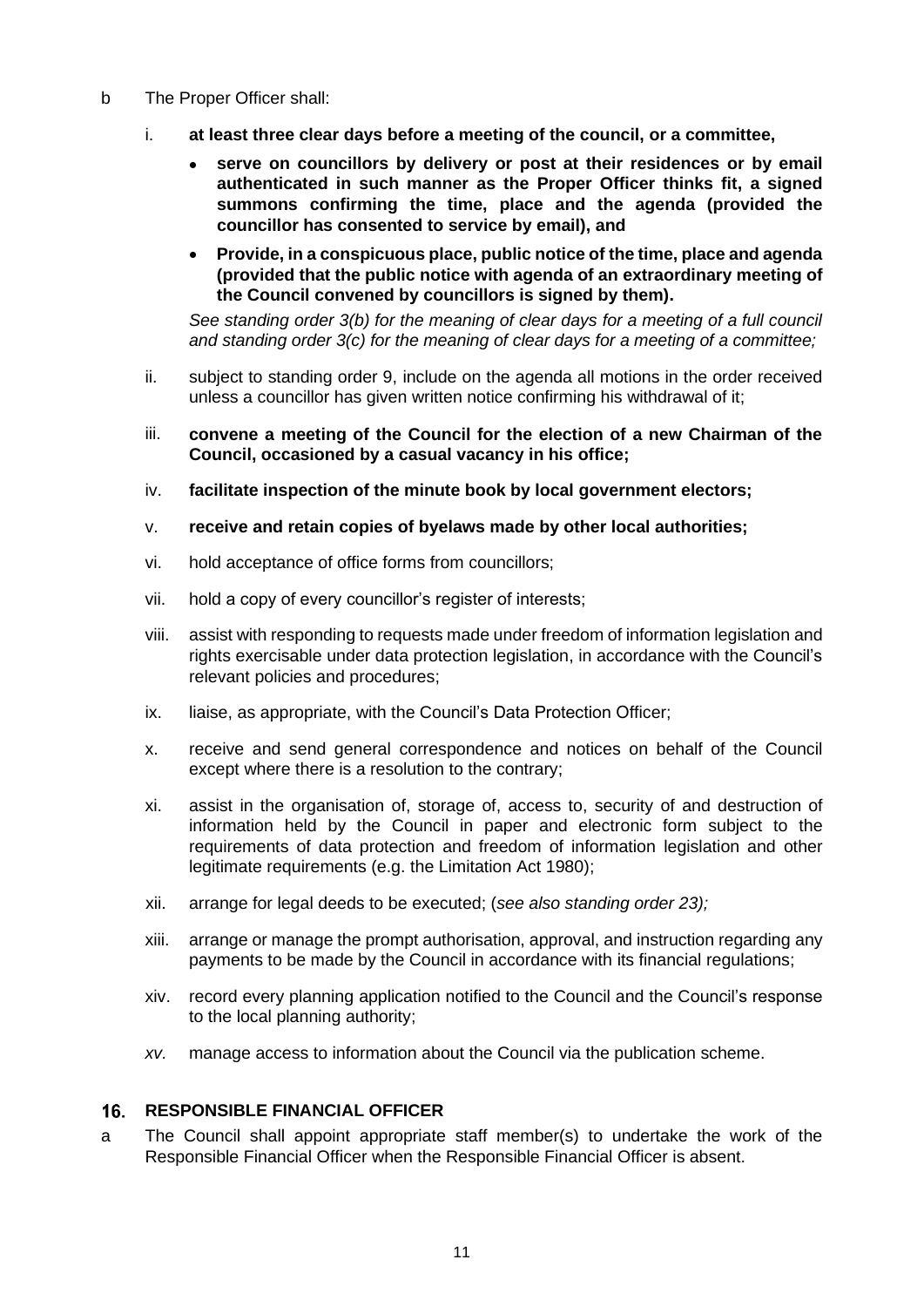#### **ACCOUNTS AND ACCOUNTING STATEMENTS**  $17<sub>1</sub>$

- a "Proper practices" in standing orders refer to the most recent version of "Governance and Accountability for Local Councils – a Practitioners' Guide".
- b All payments by the Council shall be authorised, approved and paid in accordance with the law, proper practices and the Council's financial regulations.
- c The Responsible Financial Officer shall supply to each councillor as soon as practicable after 30 June, 30 September and 31 December in each year a statement to summarise:
	- i. the Council's receipts and payments (or income and expenditure) for the year to date;
	- ii. the balances held at the end of the period being reported and

which includes a comparison with the budget for the financial year and highlights any actual or potential overspends.

- d As soon as possible after the financial year end at 31 March, the Responsible Financial Officer shall provide:
	- i. each councillor with a statement summarising the Council's receipts and payments (or income and expenditure) for the last quarter and the year to date for information; and
	- ii. to the Council the accounting statements for the year in the form of the annual governance and accountability return, as required by proper practices, for consideration and approval.
- e The year-end accounting statements shall be prepared in accordance with proper practices and apply the form of accounts determined by the Council for the year to 31 March. The annual governance and accountability return of the Council, which is subject to external audit, including the annual governance statement, shall be presented to the Council for consideration and formal approval before 30 June.

#### **FINANCIAL CONTROLS AND PROCUREMENT**  $18.$

- a. The Council shall consider and approve financial regulations drawn up by the Responsible Financial Officer, which shall include detailed arrangements in respect of the following:
	- i. the keeping of accounting records and systems of internal controls;
	- ii. the assessment and management of financial risks faced by the Council;
	- iii. the work of the independent internal auditor in accordance with proper practices and the receipt of regular reports from the internal auditor, which shall be required at least annually;
	- iv. the inspection and copying by councillors and local electors of the Council's accounts and/or orders of payments; and
	- v. whether contracts with an estimated value below **£25,000** due to special circumstances are exempt from a tendering process or procurement exercise.
- b. Financial regulations shall be reviewed regularly and at least annually for fitness of purpose.
- c. **A public contract regulated by the Public Contracts Regulations 2015 with an estimated value in excess of £25,000 but less than the relevant thresholds in standing order 18(f) is subject to Regulations 109-114 of the Public Contracts Regulations 2015 which include a requirement on the Council to advertise the contract opportunity on the Contracts Finder website regardless of what other means it uses to advertise the opportunity.**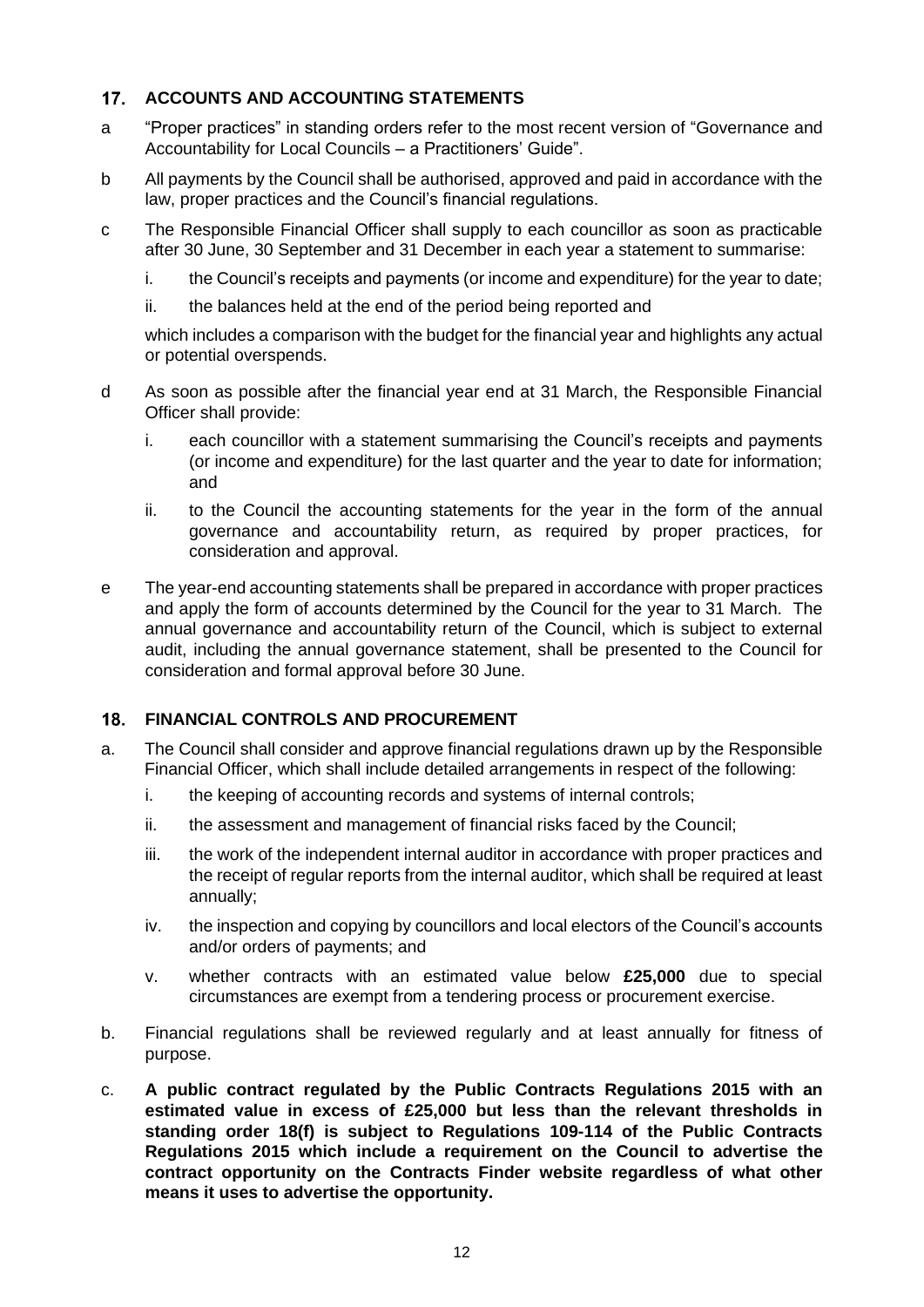- d. **A public contract regulated by the Public Contracts Regulations 2015 with an estimated value in excess of £181,302 for a public service or supply contract or in excess of £4,551,413 for a public works contract (or other thresholds determined by the European Commission every two years and published in the Official Journal of the European Union (OJEU)) shall comply with the relevant procurement procedures and other requirements in the Public Contracts Regulations 2015 which include advertising the contract opportunity on the Contracts Finder website and in OJEU.**
- e. **A public contract in connection with the supply of gas, heat, electricity, drinking water, transport services, or postal services to the public; or the provision of a port or airport; or the exploration for or extraction of gas, oil or solid fuel with an estimated value in excess of £363,424 for a supply, services or design contract; or in excess of £4,551,413 for a works contract; or £820,370 for a social and other specific services contract (or other thresholds determined by the European Commission every two years and published in OJEU) shall comply with the relevant procurement procedures and other requirements in the Utilities Contracts Regulations 2016.**

## **HANDLING STAFF MATTERS**

- a A matter personal to a member of staff that is being considered by a meeting of Council or a committee is subject to standing order 11.
- b Any persons responsible for all or part of the management of staff shall treat as confidential the written records of all meetings relating to their performance, capabilities, grievance or disciplinary matters.
- c In accordance with standing order 11(a), persons with line management responsibilities shall have access to relevant staff records.

#### **RESPONSIBILITIES TO PROVIDE INFORMATION** *See also standing order 21.*  $20.$

- a **In accordance with freedom of information legislation, the Council shall publish information in accordance with its publication scheme and respond to requests for information held by the Council.**
- b. [*If gross annual income or expenditure (whichever is higher) does not exceed £25,000*] **The Council shall publish information in accordance with the requirements of the Smaller Authorities (Transparency Requirements) (England) Regulations 2015.**

## 21. RESPONSIBILITIES UNDER DATA PROTECTION LEGISLATION *See also standing order 11.*

- a **The Council may appoint a Data Protection Officer.**
- b **The Council shall have policies and procedures in place to respond to an individual exercising statutory rights concerning his personal data.**
- c **The Council shall have a written policy in place for responding to and managing a personal data breach.**
- d **The Council shall keep a record of all personal data breaches comprising the facts relating to the personal data breach, its effects and the remedial action taken.**
- e **The Council shall ensure that information communicated in its privacy notice(s) is in an easily accessible and available form and kept up to date.**
- f **The Council shall maintain a written record of its processing activities.**